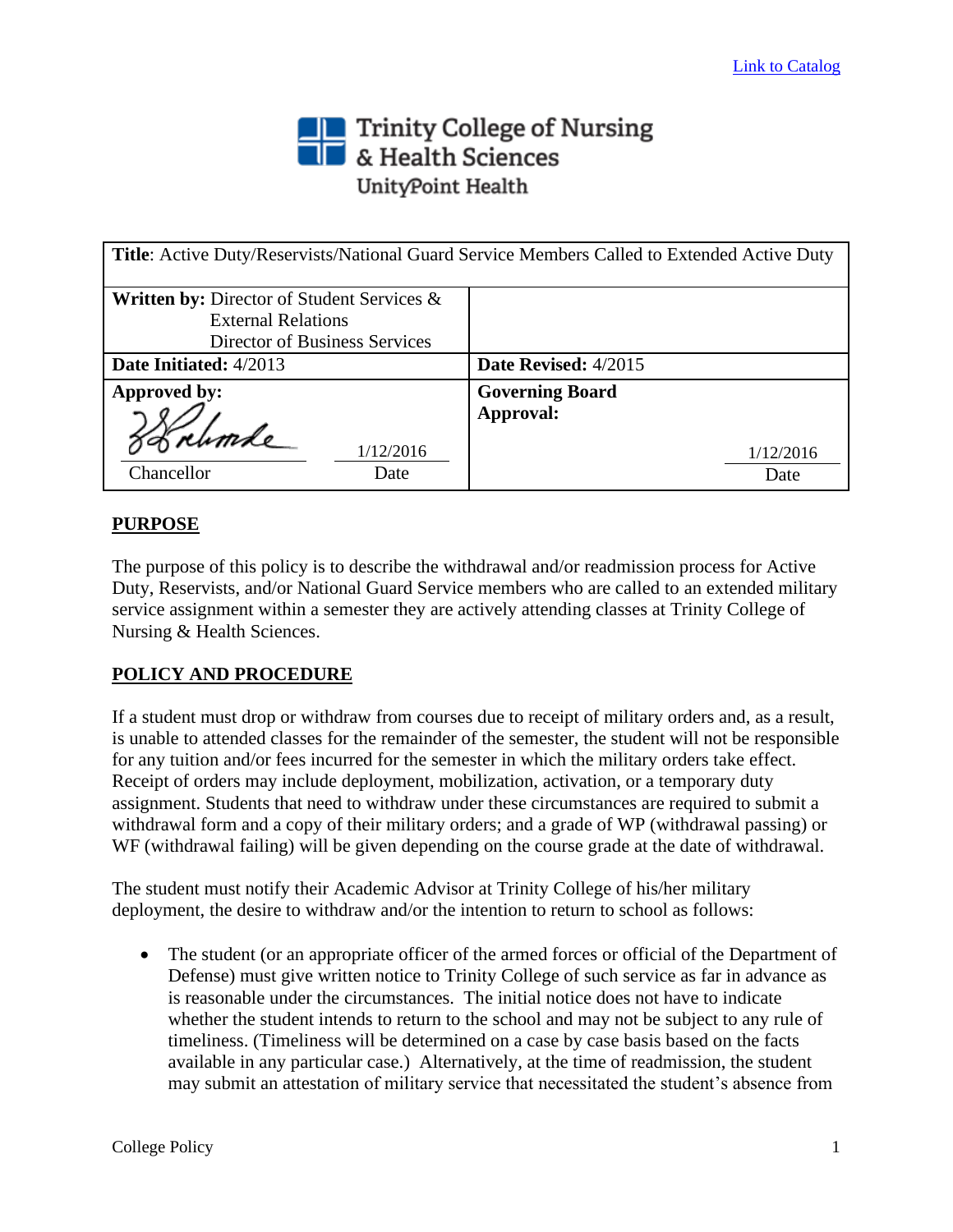the school. No notice is required if precluded by military necessity, such as service in operations that are classified or would be compromised by such notice.

• The student must also give written notice of his/her intent to return to Trinity College within three years after the completion of the period of service. A student who is hospitalized or convalescing due to an illness or injury incurred or aggravated during the performance of service must notify the school within two years after the end of the period needed for recovery from the illness or injury. A student who fails to apply for readmission within these periods does not automatically forfeit eligibility for readmission but is subject to Trinity's established leave of absence policy and general practices.

If a student is receiving financial aid, the following procedures should be followed:

- Inform Financial Aid Specialist of the need to withdraw due to a military obligation
- Financial aid will be adjusted based on federal and/or state rules and regulations
- To avoid having to begin loan repayment, borrowers must request military deferments on any federal loans by contacting the loan holder directly.

Trinity College will promptly readmit the student/returning service member into the next class or classes in the program after notice of intent to reenroll is received, unless appropriate request for a later date is submitted or unusual circumstances require the College to admit him/her at a later date.

Trinity College will admit the student with the same academic status, which means:

- To the same program to which the student was last admitted or, if that exact program is no longer offered, the program that is most similar to that program
- At the same enrollment status
- With the same number of credit hours or clock hours previously completed, unless the student is readmitted to a different program to which the completed credit hours or clock hours are not transferable, and
- With the same academic standing (e.g., with the same academic progress status) the student previously had.

If the student is readmitted to the same program, for the first academic year in which he/she returns, Trinity College must assess the tuition and fee charges that he/she was or would have been assessed for the academic year during which he/she left the school.

#### **Principles of Excellence**

On April 27, 2012, the White House issued EO 13607, which created the Principles of Excellence for education institutions serving service members, veterans, spouses, and other family members. The principles apply to all postsecondary schools that receive funding from federal military and veterans educational benefits programs. Adoption of the principles is voluntary but encouraged. Trinity College of Nursing & Health Sciences has adopted these principles. As such, Trinity College agrees to the following guidelines: